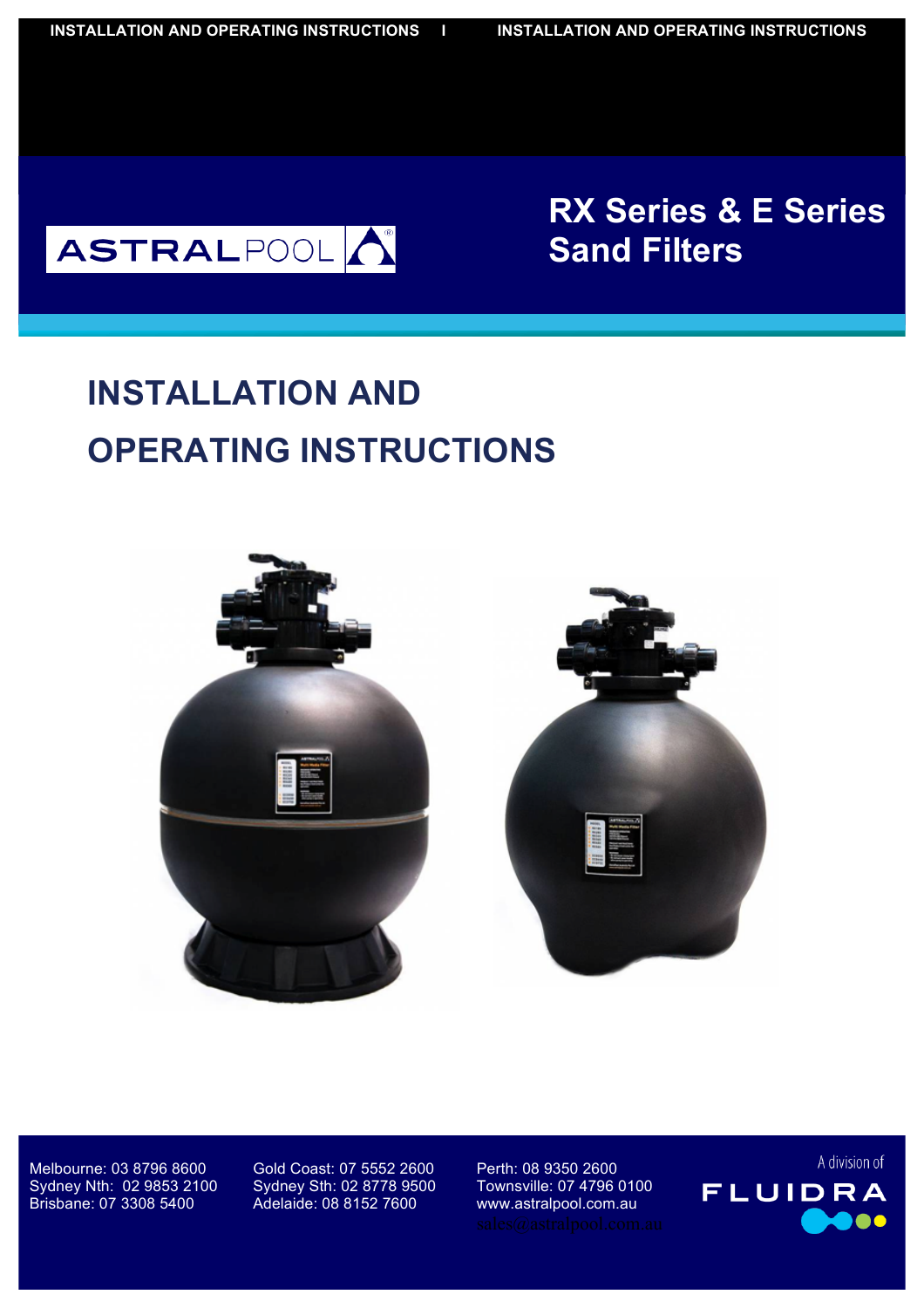# **RX SERIES SAND FILTERS**

| <b>Capacity Table</b> |               |                    |           |                |                |        |
|-----------------------|---------------|--------------------|-----------|----------------|----------------|--------|
| Model No.             | Tank Diameter | <b>Filter Area</b> | Port Size | 6 Hr. Turnover | 8 Hr. Turnover | Media  |
|                       |               |                    |           |                |                | Reg'd. |
| RX 280                | 610 mm        | $0.29$ Sq M        | 40 mm     | 85,000ltrs     | 114,000ltrs    | 125 kg |
| RX 360                | 700 mm        | $0.38$ Sq M        | 50 mm     | 130,000ltrs    | 173,000ltrs    | 175 kg |
| RX 400                | 760 mm        | $0.43$ Sq M        | 50 mm     | 144,000ltrs    | 192,000ltrs    | 200 kg |
|                       |               |                    |           |                |                |        |

| <b>Dimensions With Valve Installed</b> |                  |       |                 |  |
|----------------------------------------|------------------|-------|-----------------|--|
| Model                                  | Height           | Width | Shipping Weight |  |
| RX 280                                 | $105 \text{ cm}$ | 61 cm | 22 kg           |  |
| <b>RX 360</b>                          | 106 cm           | 70 cm | 32 kg           |  |
| RX 400                                 | 114 cm           | 76 cm | 38 kg           |  |

# **E SERIES SAND FILTERS**

| Model No. | Tank Diameter | <b>Filter Area</b> | Port Size | 6 Hr. Turnover | 8 Hr. Turnover | Media<br>Rea'd |
|-----------|---------------|--------------------|-----------|----------------|----------------|----------------|
| Eco 550   | 550 mm        | $0.20$ Sa M        | 40 mm     | 65,000 ltrs    | 85,000 ltrs    | 80 kg          |
| Eco 650   | 650 mm        | $0.33$ Sq M        | 40 mm     | 92,000 ltrs    | 120,000 ltrs   | 120 kg         |
| Eco 750   | 750 mm        | $0.42$ Sa M        | 50 mm     | 120,000 ltrs   | 160,000 ltrs   | 170 kg         |

| <b>Dimensions With Valve Installed</b> |                  |       |                        |
|----------------------------------------|------------------|-------|------------------------|
| Model                                  | Height           | Width | <b>Shipping Weight</b> |
| Eco 550                                | 79 cm            | 55 cm | $13$ kg                |
| Eco 650                                | 89 cm            | 65 cm | $17$ kg                |
| Eco 750                                | $106 \text{ cm}$ | 75 cm | 28 kg                  |

INFORMATION AND SPECIFICATIONS SUBJECT TO CHANGE WITHOUT NOTICE.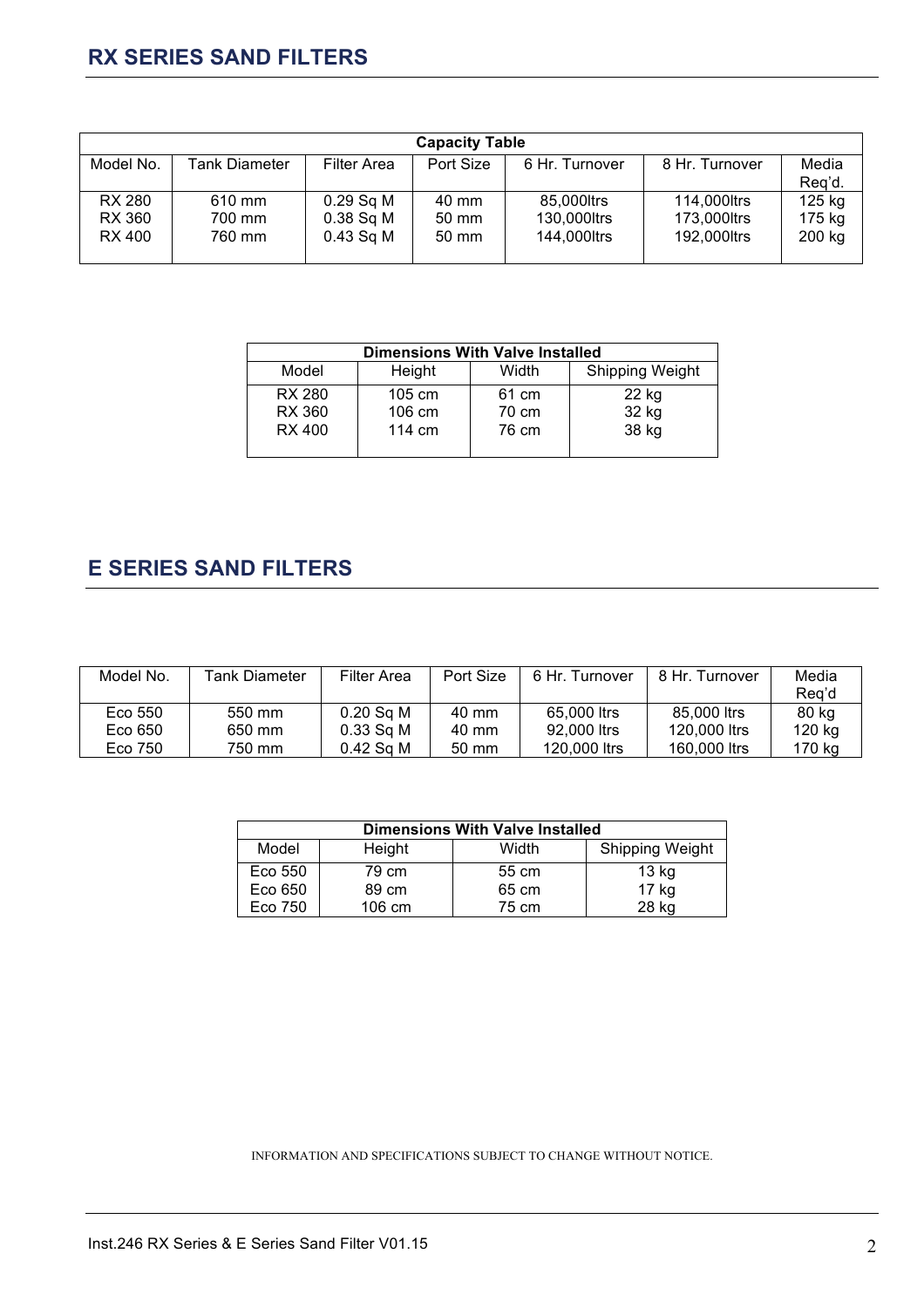- 1. When unpacking the filter, be sure the unit is complete and no visible shipping damage has occurred.
- 2. Allow sufficient clearance around filter system for access and maintenance.
- 3. Provide adequate ventilation for pumping equipment, installed in conjunction with filter.
- 4. Provide solid mounting for filter and pump. If installed outdoors, install the system on a slab or solid concrete base to avoid risk of settlement. Filter systems once located with media can exceed a weight of 250 kg. If installed indoors, ensure doorway allows sufficient clearance should filter tank require replacing.
- 5. Installation of filters and pumps should be located as close to the pool as possible to avoid excessive piping friction loss.
- 6. If system is installed below pool level it is important to install isolating valves to prevent risk of flooding from back up water, from the pool or spa.
- 7. The proper media selection is critical to good filter performance. Ensure that the media is an approved form of Quartz Silica, glass or Zeolite.
- 8. The installation of filters requires no special tools.
- 9. Confirm that plumbing lines from pool are correctly identified. This will ensure proper connection to markings on filter valve (i.e. "Pump", "Waste", and "Return").

## **LOADING FILTER MEDIA**

Once the filter system has been positioned, the installation of filter media may be undertaken as follows:

- 1. Check filter size in order to determine necessary amount of media required.
- 2. Double check that the internal system consisting of a lateral hub and stand pipe are intact inside the tank.
- 3. Fill tank half full with water.
- 4. Place the disposable loading disc into the upper tank opening and the plastic cover over stand pipe to stabilise the filter and stand pipe. It is important that the stand pipe remains centered through the media loading procedure to ensure alignment with valve assembly opening.
- 5. Proceed to load correct volume of dry media slowly (if media is saturated loading can be difficult).
- 6. Once media is loaded discard loading disc and check to determine if stand pipe is properly centered in tank opening.

## **INSTALLATION OF SELECTOR VALVE**

- 1. Following the media loading, clean any media particles or debris from upper surface of tank opening.
- 2. Install six (6) position selector valve after placing **O-Ring** in cavity in underside of valve body. Place valve into tank opening while ensuring that the **O-Ring** has remained in position.
- 3. Install selector valve into top tank opening and rotate valve to best suit plumbing lines. Once positioned, fit clamp band assembly around neck of filter and valve and tighten sufficiently for good engagement. **Note: It is not necessary to over tighten.**
- 4. Double check that incoming pool lines are connected to appropriate valve openings as marked on valve port (i.e. pump, return (pool) and waste).
- 5. The threaded openings on valve are 40mm or 50mm thread which all accommodate Astral Pool barrel unions supplied with the filter. O-rings are supplied to fit between the multiport valve and barrel union. It is only necessary to tighten by hand. **The use of Teflon tape is not required.**
- 6. Remove plug from side wall of valve and install threaded pressure gauge using Teflon tape wrap (**do not over tighten**). Minimal hand tightening is adequate to provide a good seal.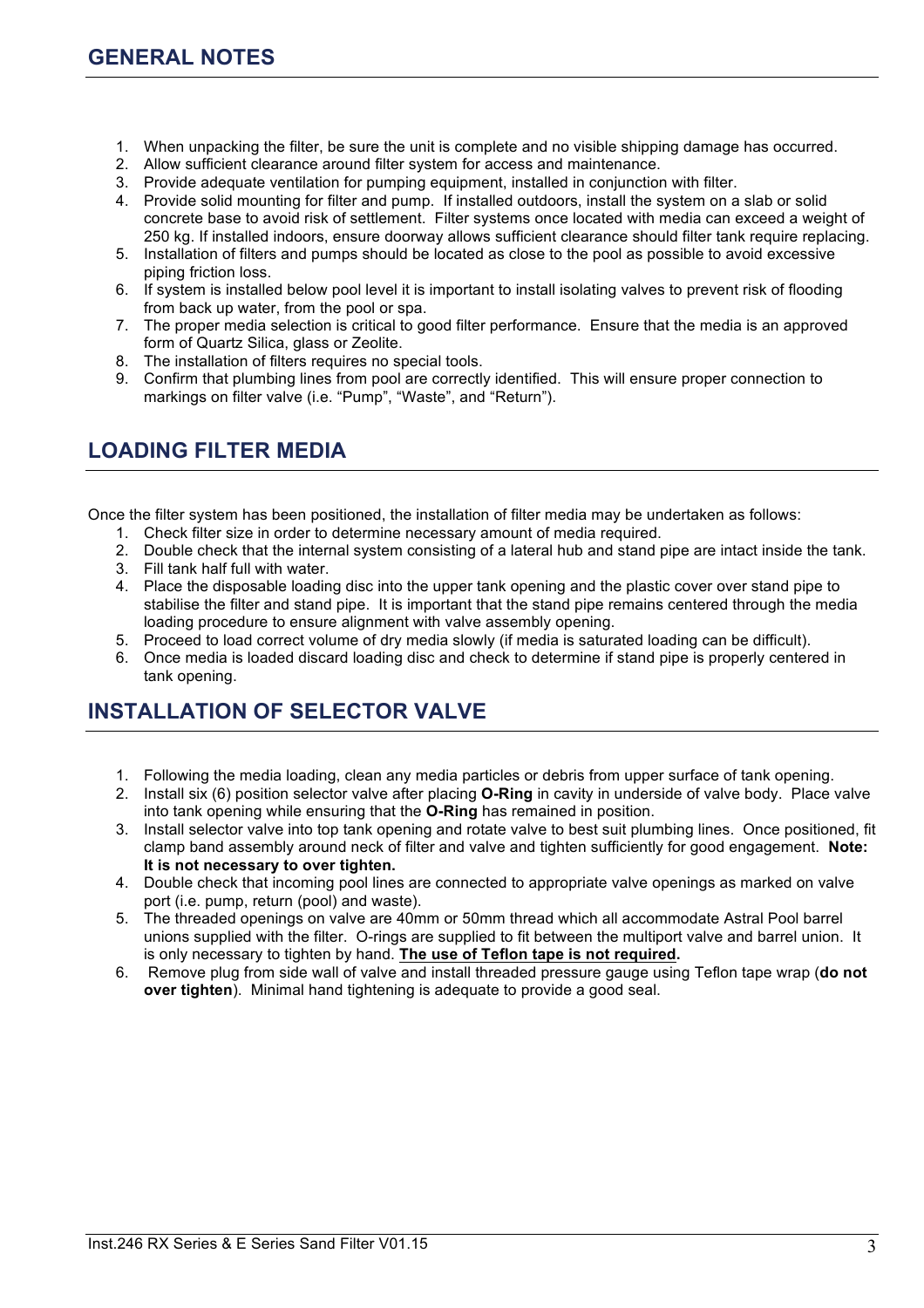## **VALVE OPERATION**

| <b>Valve Settings</b>          | Direction of flow through Valve                                                                                                                                                               |  |
|--------------------------------|-----------------------------------------------------------------------------------------------------------------------------------------------------------------------------------------------|--|
| Filter (also during vacuuming) | From pump down through valve, through sand bed,<br>up through stand pipe to valve and back through<br>pool return.                                                                            |  |
| Back Wash                      | From pump, through valve, down through stand<br>pipe, up through sand bed, and through valve to<br>waste.                                                                                     |  |
| Rinse                          | Flow from pump, through valve, down through sand<br>bed, up through stand pipe, through valve to waste.<br>(Position also used for initial start-up and leveling<br>sand bed after Back-wash) |  |
| Waste                          | From pump, through valve to waste. Also position<br>for lowering water level or assist in draining pool.                                                                                      |  |
| Closed                         | From pump to valve without further circulation.<br>Prevents any flow to filter and pool.                                                                                                      |  |
| Recirculate                    | From pump through valve to pool. This position bi-<br>passes the filter and is used for circulation of pool<br>water only.                                                                    |  |

The operation and the positions of valve settings are as follows:

## **NOTE: Always "STOP" pump when changing selector valve position.**

## **INITIAL START - UP**

- 1. Make sure the correct amount of media is in the filter tank.
- 2. Prime pump.
- 3. Set valve handle in BACK WASH position.
- 4. Start pump and operate in BACK WASH cycle for three (3) minutes. This will purge the filter of excess fines in the media.
- 5. Turn pump OFF and set valve handle to RINSE. Start pump and run for one (1) minute.
- 6. Stop pump and set valve handle to FILTER. Restart pump. System is now operating on a normal FILTER cycle.
- 7. Adjust the valves in the skimmer and main drain lines (if provided) to achieve balanced flow rates.
- 8. When a pool is filled initially, the filter may have to be BACK WASHED once a day until the water becomes sparkling clear. From that point on, BACK WASH when pressure gauge indicates 30 to 40 kPa higher than at starting pressure.

## **OPERATIONAL & INSTALLATION TIPS**

- 1. Always turn pump **"OFF"** before changing valve positions.
- 2. Never run pump dry as it depends on water for lubrication.
- 3. Always maintain minimum water level to  $\frac{1}{2}$  way up the skimmer mouth.
- 4. Clean pump strainer regularly.
- 5. Maintain a proper chemical balance in the pool.
- 6. Maximum operating pressure is 250kPa on RX Series and 140kPa on E-Series.
- 7. Ensure pressure gauge on valve is positioned so that rain water cannot collect on glass face.
- 8. Back wash filter regularly for 3-5 minutes each time to ensure sand is completely cleaned.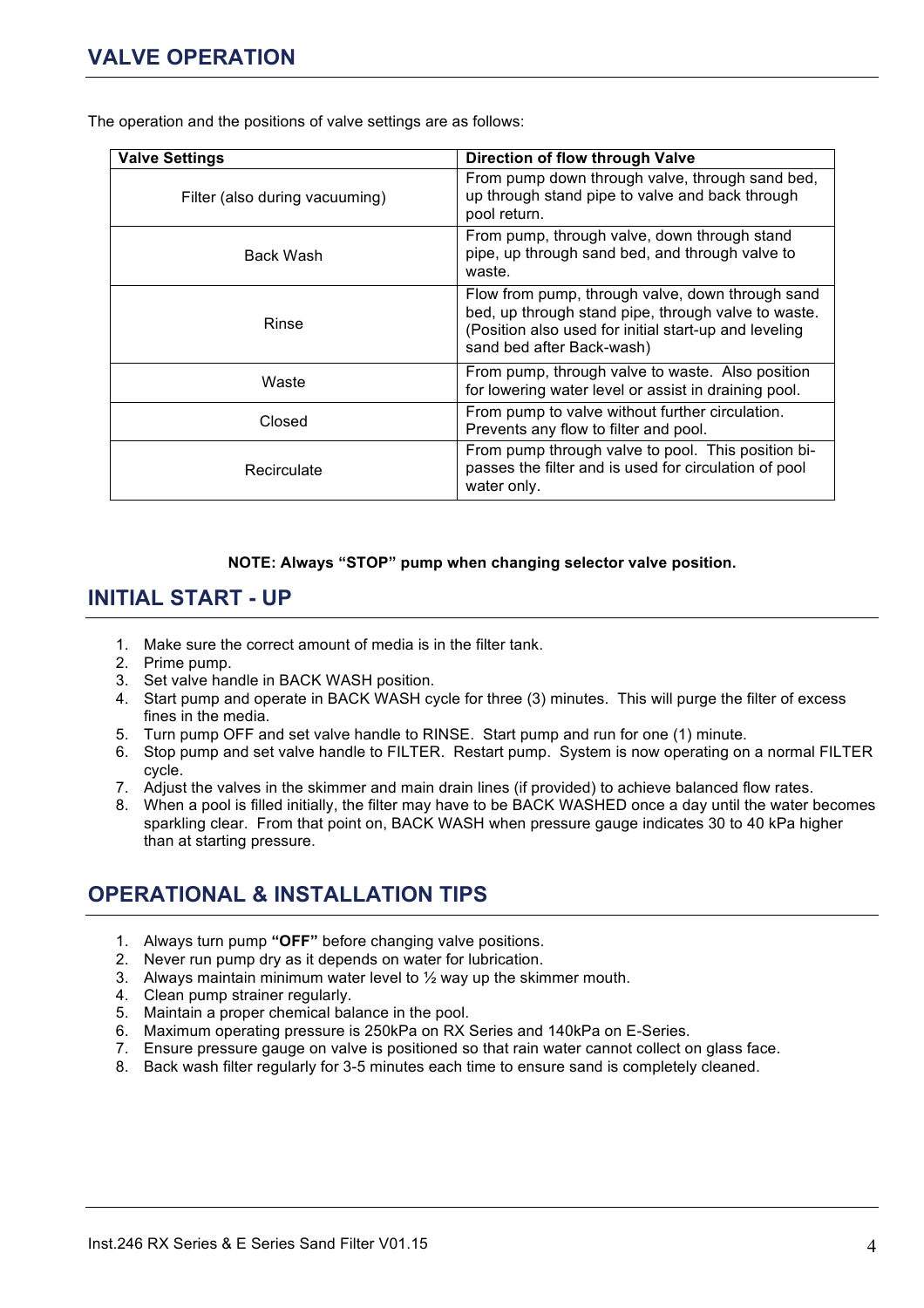## **Maintenance of your filter**

**Maintenance Schedule: Your new product incorporates moving parts and withstands high velocity water with chemicals in it. Some of these parts will wear in the normal course of use and require regular checks and maintenance. Performing these checks and maintenance will identify parts that have worn and require repair/replacement before further serious damage is sustained. A small amount of regular care and attention to your pool equipment will help ensure long life and trouble free performance.**

| Timing               | <b>Maintenance Check</b>                                   | Service action (if required)              |
|----------------------|------------------------------------------------------------|-------------------------------------------|
| Fortnightly          | Check pressure gauge. If pressure                          | Perform backwash according to             |
|                      | increase is greater than 20kPa cleaning<br>may be required | instructions                              |
| <b>Three Monthly</b> | Check inlet/outlet 'o'rings for leaks                      | Isolate Pump, turn power off, clean and   |
|                      |                                                            | grease O rings or replace if necessary    |
| <b>Annually</b>      | <b>Compare operating pressure of</b>                       | If pressure is more than $30 - 40$ kPa    |
|                      | backwashed filter to initial pressure (when                | different from new filter, a media change |
|                      | new)                                                       | may be required                           |
|                      | If using Zeolite or M3, regenerate filter                  | Add salt to filter media per supplier.    |
|                      | media. This is important in commercial                     | Allow to sit for 24 hours then backwash,  |
|                      | applications as it aids in the removal of                  | rinse and return to filter.               |
|                      | ammonias.                                                  |                                           |

**Important note**: Regular maintenance is important to ensure long life and trouble free performance of your pool equipment. If unable to perform the maintenance yourself, contact your local AstralPool office who will arrange a trained service technician to perform the maintenance for you.

| Record your Equipment details here for quick reference: |  |
|---------------------------------------------------------|--|
|                                                         |  |

Model No.:

Serial No.:

Initial Pressure (kPa):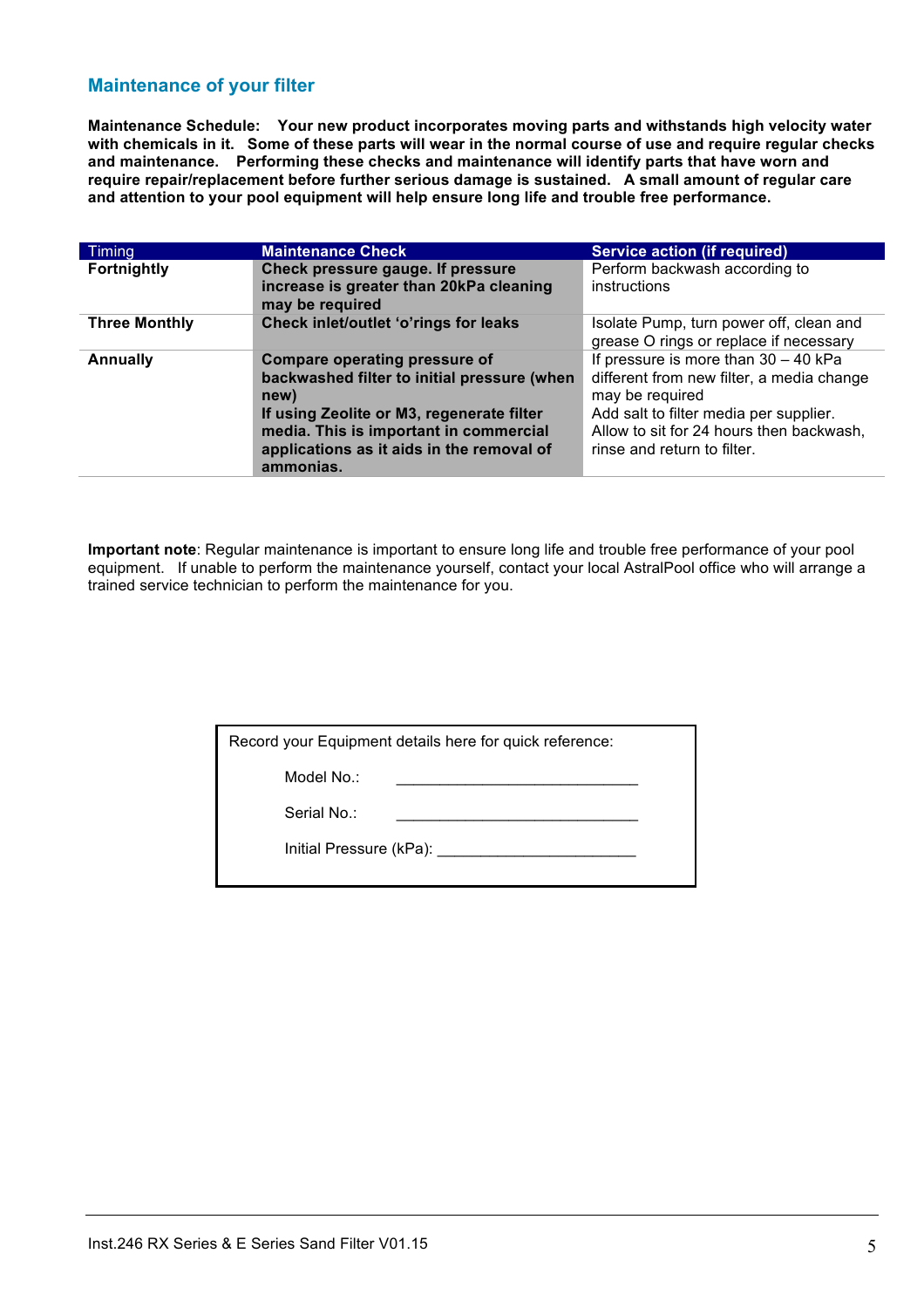#### **WARRANTY**

AstralPool Australia Pty Ltd (ABN 97 007 284 504) ("AstralPool") provides the following warranty in relation to its RX and E Series Sand Filters. ("Product").

*Our goods come with guarantees that cannot be excluded under the Australian Consumer Law. You are entitled to a replacement or refund for a major failure and for compensation for any other reasonably foreseeable loss or damage. You are also entitled to have the goods repaired or replaced if the goods fail to be of acceptable quality and the failure does not amount to a major failure.*

The benefits of this warranty are in addition to any rights and remedies imposed by Australian State and Federal legislation that cannot be excluded. Nothing in this warranty is to be interpreted as excluding, restricting or modifying any State or Federal legislation applicable to the supply of goods and services which cannot be excluded, restricted or modified.

AstralPool warrants that, subject to the exclusions and limitations below, the Product will be free from defects in materials and workmanship during the warranty period. The warranty periods are set out below and commence 30 days after the date of purchase (to allow for installation). The warranty period may vary for different parts of the Product.

| <b>Parts</b>                                  | <b>Warranty Period</b>                    |  |
|-----------------------------------------------|-------------------------------------------|--|
| 6 way multiport valve and internal components | 12 months                                 |  |
| including 'o'rings, gaskets and gauges        |                                           |  |
| Labour service                                | 12 months                                 |  |
| RX Series Tank                                | 10 years                                  |  |
| E Series Tank                                 | 10 year pro-rata;                         |  |
|                                               | 0-2 years 100% covered<br>٠               |  |
|                                               | 3-4 years 80% covered (20% payable)<br>٠  |  |
|                                               | 5-6 years 60% covered (40% payable)<br>٠  |  |
|                                               | 7-8 years 40 % covered (60% payable)<br>٠ |  |
|                                               | 9-10 years 20% covered (80% payable)      |  |

If a defect appears in the Product before the end of the warranty period and AstralPool finds the Product to be defective in materials or workmanship, AstralPool will, in its sole discretion, either:

(a) replace or repair the Product or the defective part of the Product free of charge; or

(b) Cause the Product or the defective part of the Product to be replaced or repaired by an Authorised AstralPool Service Agent free of charge.

AstralPool reserves the right to replace defective parts of the Product with parts and components of similar quality, grade and composition where an identical part or component is not available.

Goods presented for repair may be replaced by refurbished goods of the same type rather than being repaired. Refurbished parts may be used to repair the goods.

#### **WARRANTY CLAIMS**

1. If a fault covered by warranty occurs, the customer must first contact AstralPool at the contact address listed below, or an Authorised AstralPool Service Agent.

- 2. Any warranty claim must be accompanied by:
	- (a) proof of purchase;
	- (b) full details of the alleged defect; and
	- (c) appropriate documentation (such as historical and maintenance records).

3. The customer must make the Product available to AstralPool or its Authorised AstralPool Service Agent for inspection and testing. AstralPool or its Authorised AstralPool Service Agent will attend the premises where the Product is installed for inspection and testing. If the Product is installed:

- (a) outside a capital city metropolitan area; and
- (b) is not within a 20 km radius of an Authorised AstralPool Service Agent;
- then the customer may have to pay a travel fee.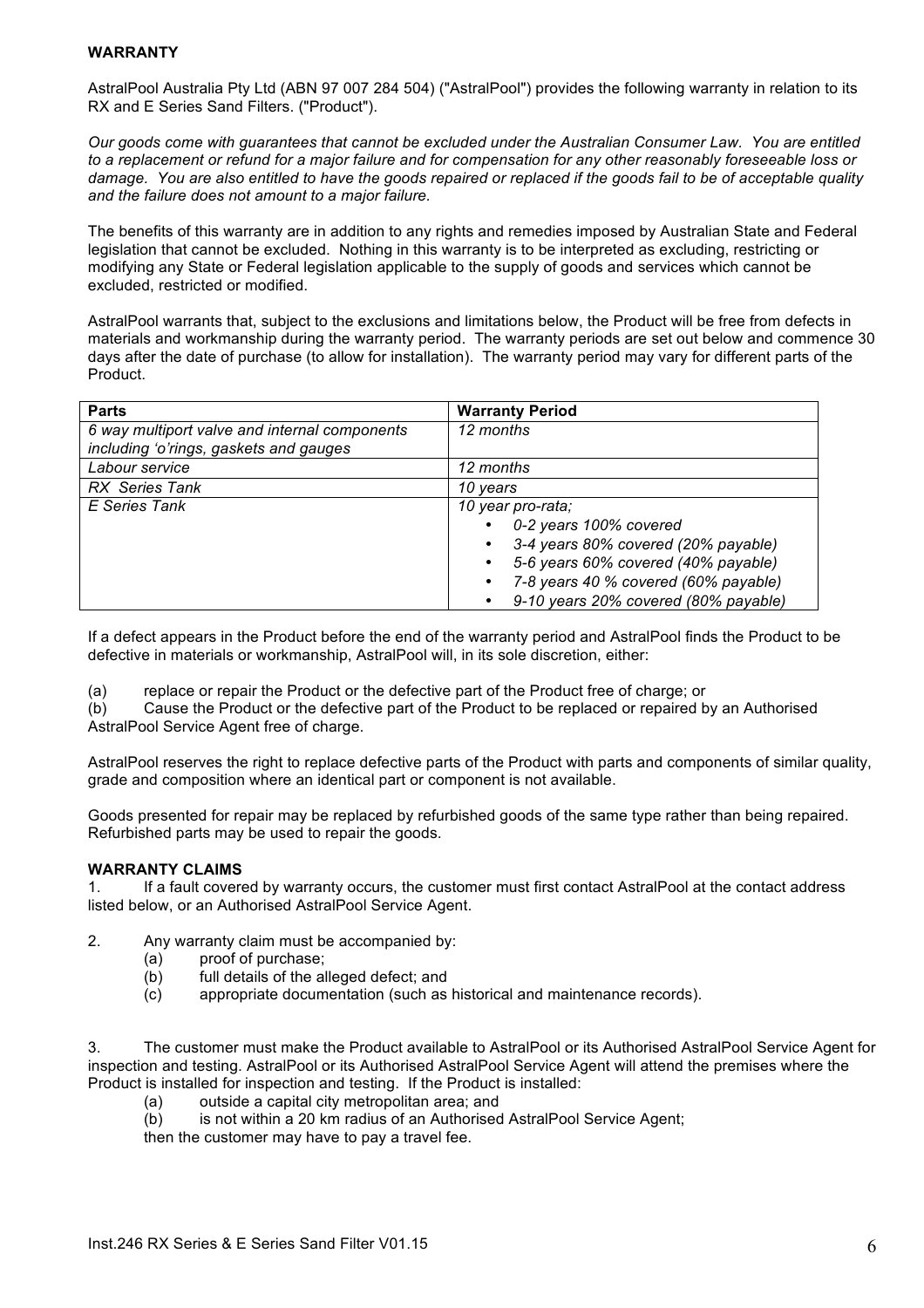4. If such inspection and testing finds no defect in the Product, the customer must pay AstralPool's usual costs of service work and testing. If such inspection and testing finds a defect that is not covered by this warranty, the customer must pay AstralPool's usual costs of service work plus any parts and labour required to repair the Product, unless recoverable from AstralPool on the failure of any statutory guarantee under the ACL.

## **Exclusions**

The warranty will not apply where:

- (a) the customer is in breach of the Terms and Conditions of Sale;
- (b) the Product was used for a purpose other than one it was intended for;
- (c) the Product was repaired, modified or altered by any person other than AstralPool;
- (d) the Product has not been installed, maintained and/or operated in complete compliance with the
- installation and operating instructions and any instructions by AstralPool;
- (e) the Product has been subject to accident, negligence, alteration, abuse or misuse.

The warranty does not extend to:

- a) normal wear and tear;
- b) weather and other environmental conditions including but not limited to storm, flood, and/or heat wave damage; or
- c) service and maintenance items.

Examples of exclusions include but are not limited to:

- sand used within the filter vessel
- costs incurred when installations prohibit the easy repair and/or removal of the filter

#### **Commercial Installations**

On commercial installations, such as health clubs, motels/hotels and hydrotherapy facilities, the warranty is limited to parts and in field labour (within capital city metropolitan areas or 20 km radius of Authorised AstralPool Service Agents) for a period of 12 months from the date of purchase plus 30 days to allow for installation.

## **LIMITATIONS**

AstralPool makes no express warranties or representations other than set out in this warranty.

The repair or replacement of the Product or part of the Product is the absolute limit of AstralPool's liability under this express warranty.